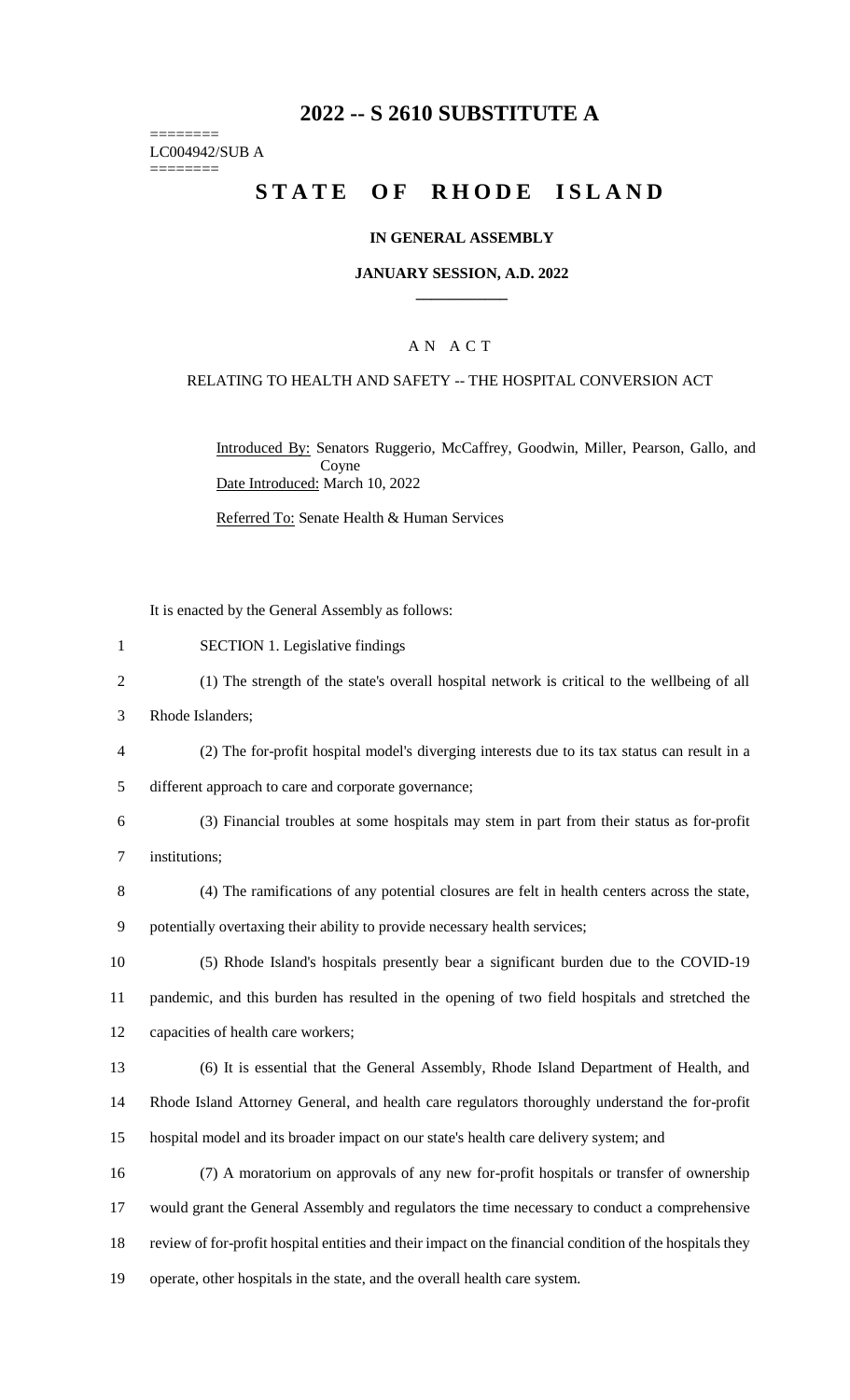- SECTION 2. Chapter 23-17.14 of the General Laws entitled "The Hospital Conversions
- Act" is hereby amended by adding thereto the following section:

### **23-17.14-36. Moratorium on conversions involving for-profit corporation as acquiree**

### **or acquiror.**

- There shall be a one year moratorium imposed on the conversion of any hospital governed
- by this act if the acquiree or acquiror is a for-profit corporation.
- SECTION 3. This act shall take effect upon passage and shall expire one year from the
- effective date.

======== LC004942/SUB A  $=$